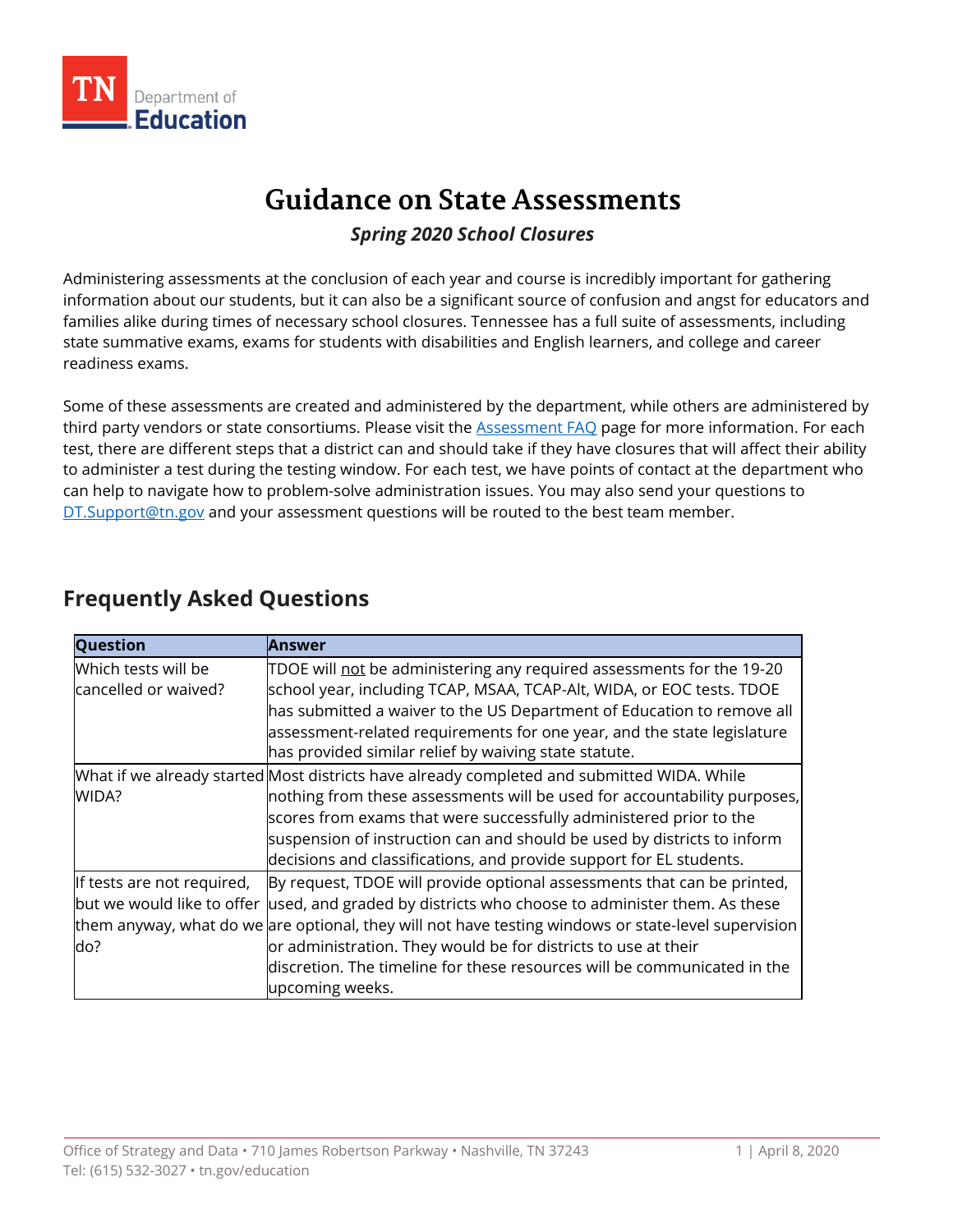| <u>. Education</u><br>Question                | <b>Answer</b>                                                                                                                                                                                                                                                                                                                                                                                                                                                                                                                      |
|-----------------------------------------------|------------------------------------------------------------------------------------------------------------------------------------------------------------------------------------------------------------------------------------------------------------------------------------------------------------------------------------------------------------------------------------------------------------------------------------------------------------------------------------------------------------------------------------|
|                                               |                                                                                                                                                                                                                                                                                                                                                                                                                                                                                                                                    |
| Will we get shipped<br>materials?             | No, districts will not receive materials for assessments whose windows<br>have not yet opened. The department has worked closely with our<br>administration vendor, Pearson, to halt all shipments of materials for<br>TCAP grades 3-8, end- of-course, and grade 2 exams. Additional orders<br>for Alternate exams will <u>not</u> be processed or shipped at this<br>time. Pearson will securely store all materials until our assessment<br>window opens to lessen burden on schools and districts and ensure test<br>security. |
| What do we do                                 | Districts that already had WIDA, MSAA, and TCAP-Alt materials on site                                                                                                                                                                                                                                                                                                                                                                                                                                                              |
|                                               | with assessment materialsneed to collect, inventory, re-box, and re-secure these materials on site,                                                                                                                                                                                                                                                                                                                                                                                                                                |
| that we already have?                         | following guidance in the Building Testing Coordinator Guide and Test<br>Security Manual. Additional information has been shared via email<br>with district testing coordinators and special education supervisors on<br>their respective listservs.                                                                                                                                                                                                                                                                               |
| How does this impact                          | Spring 2020 assessment results will not be required to factor into student                                                                                                                                                                                                                                                                                                                                                                                                                                                         |
| grading for students?                         | grades for the 2019-20 school year. Districts who administer optional<br>assessments <u>and</u> have results that benefit students may elect to include<br>those results in their student grades. Additional information on<br>graduation requirements and grading will come from the State Board of<br>Education.                                                                                                                                                                                                                 |
| Is there guidance on                          | The state board determines graduation requirements; however, students                                                                                                                                                                                                                                                                                                                                                                                                                                                              |
| whether to graduate<br>students without EOCs? | are not currently required to complete an EOC to receive credit for a<br>course. At this point, districts should work to allow students to graduate<br>without summative assessments, including the required college entrance<br>exam (ACT/SAT). The state board, in partnership with the department, will<br>be crafting updated guidance, policies, and rules to this effect.                                                                                                                                                    |
| What are schools and                          | District testing coordinators will receive notification of next steps with                                                                                                                                                                                                                                                                                                                                                                                                                                                         |
| districts required to do                      | regards to storing and/or returning materials that they have received this                                                                                                                                                                                                                                                                                                                                                                                                                                                         |
| to maintain                                   | spring. Required documents for Test Security trainings that have been                                                                                                                                                                                                                                                                                                                                                                                                                                                              |
| testing paperwork?                            | received at the local level through test security trainings should be kept<br>for the TCAP-Alt administration if the district began testing prior to<br>closing. A copy of returned shipments (e.g., inventory and shipping<br>receipts) should be kept for one year.                                                                                                                                                                                                                                                              |
| What will happen for                          | College Board is working on providing more information about this.                                                                                                                                                                                                                                                                                                                                                                                                                                                                 |
| students enrolled in AP                       | ${\sf Students}$ may have opportunities to test at later dates and/or                                                                                                                                                                                                                                                                                                                                                                                                                                                              |
|                                               | classes? Will they still have test remotely. The department will work closely with the College Board                                                                                                                                                                                                                                                                                                                                                                                                                               |
| a chance to earn credit?                      | and local districts to make every effort possible to ensure students have<br>an opportunity to earn credit for Advanced Placement courses in which<br>they have been enrolled during the 2019-20 school year. The department<br>will share information with districts as we receive it.                                                                                                                                                                                                                                            |
|                                               | The longer-term implications for EPSOs and the Ready Graduate $\,$                                                                                                                                                                                                                                                                                                                                                                                                                                                                 |
|                                               | indicator will be evaluated when we more fully understand the scope and<br>impact of the current crisis.                                                                                                                                                                                                                                                                                                                                                                                                                           |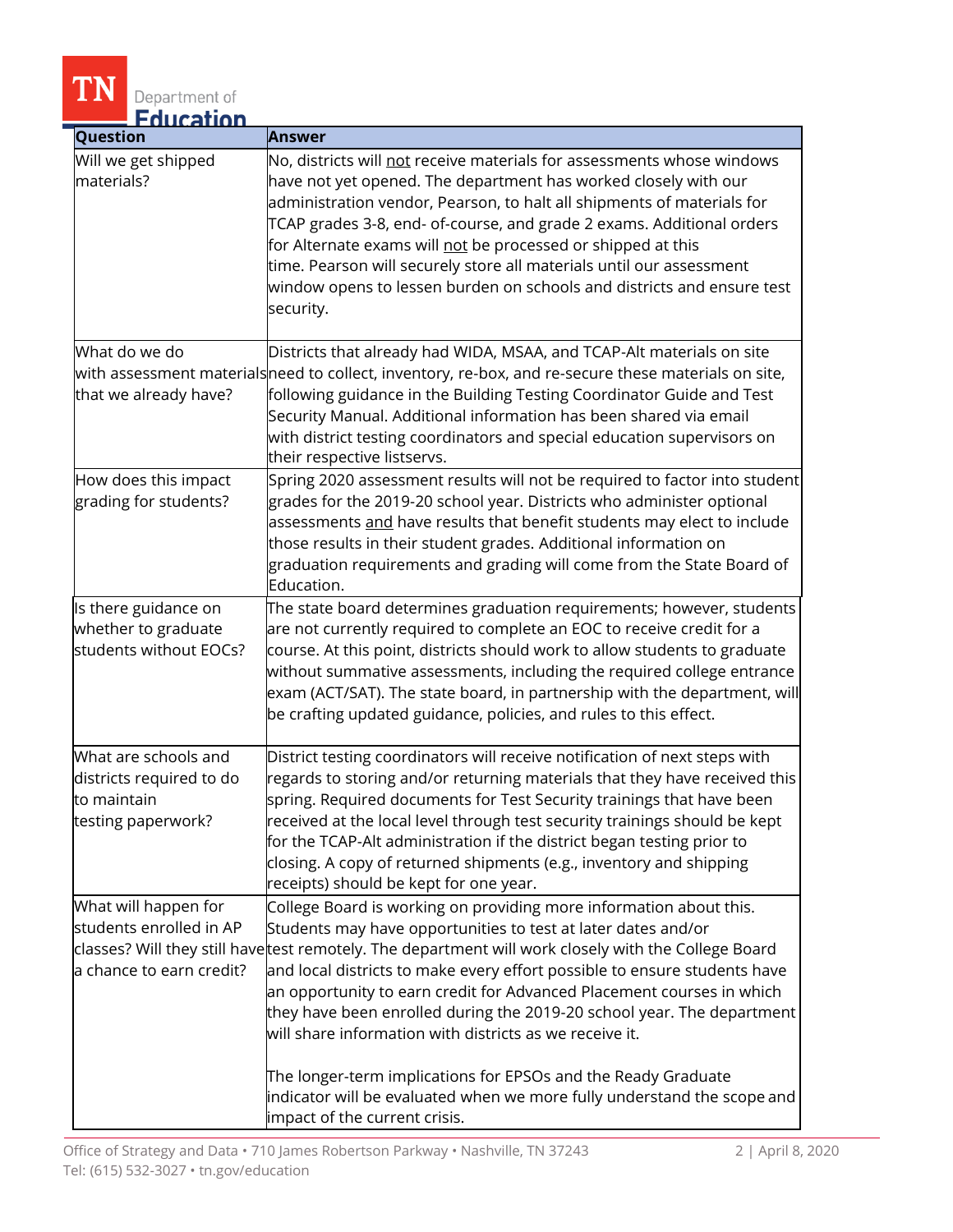| $\blacksquare$ , $\blacksquare$ of $\blacksquare$ if $\blacksquare$                                     |                                                                                                                                                                                                                                                                                                                                                                                                                                                                                                                                                              |
|---------------------------------------------------------------------------------------------------------|--------------------------------------------------------------------------------------------------------------------------------------------------------------------------------------------------------------------------------------------------------------------------------------------------------------------------------------------------------------------------------------------------------------------------------------------------------------------------------------------------------------------------------------------------------------|
| Question                                                                                                | <b>Answer</b>                                                                                                                                                                                                                                                                                                                                                                                                                                                                                                                                                |
| Will students still have an<br>opportunity to take the<br>If not, what are the<br>implications of this? | We are currently working with ACT to explore possible options, including<br>the current planned state testing date of April 21. We will communicate<br>ACT this year? If so, when? more information in the coming weeks. At this time, we are working with<br>ACT and anticipate offering additional testing dates.                                                                                                                                                                                                                                          |
|                                                                                                         | At a minimum, juniors who are not able to test later this spring or<br>summer will be able to utilize the October Senior Retake day. This option<br>will be available for students who successfully tested in the spring or<br>summer and students that will be testing for the first time in the fall.                                                                                                                                                                                                                                                      |
| occur?                                                                                                  | Will standards setting still Standards setting will not be completed for tests that were not<br>administered in the spring. To ensure validity and reliability of our<br>assessments, the department will not conduct standard setting using<br>results of the fall administration window alone, as the tested population<br>of students during this window is not representative of our state as a<br>whole. The department will communicate with districts about future<br>plans for assessments and standard setting activities as they are<br>finalized. |
| The department is                                                                                       | Educators having access to high quality assessment items, including                                                                                                                                                                                                                                                                                                                                                                                                                                                                                          |
| currently recruiting                                                                                    | those for diagnostic, formative, and summative assessments, will be even                                                                                                                                                                                                                                                                                                                                                                                                                                                                                     |
| educators to join                                                                                       | more important when students return to school after an interruption in                                                                                                                                                                                                                                                                                                                                                                                                                                                                                       |
| assessment committees,                                                                                  | instruction. To support the development of these tools, the department                                                                                                                                                                                                                                                                                                                                                                                                                                                                                       |
|                                                                                                         | like Standard Setting, Item is continuing work on item development. We need the perspectives of                                                                                                                                                                                                                                                                                                                                                                                                                                                              |
| Review, and Passage                                                                                     | Tennessee educators in this work. Committees such as $\mathop{\mathsf{Item}}\nolimits$                                                                                                                                                                                                                                                                                                                                                                                                                                                                       |
| Review. Will these<br>committee meetings still<br>take place?                                           | Review and Passage Review will still occur as anticipated through this<br>spring, summer, and fall of 2020. We expect these committees may need<br>to meet and conduct their work virtually, dependent upon guidance from<br>local, state, and federal health officials. Currently, the application for<br>these committees is still open and educators are still encouraged to<br>apply. Notifications for selection will be forthcoming in the next few<br>weeks.                                                                                          |
|                                                                                                         | Standard Setting will not be completed this summer, as a full spring<br>administration of the test is not anticipated. Educators who applied for<br>standard setting committees will not need to re-apply in the future, as<br>their information will be kept on file. The department will reach out to<br>interested educators, as well as conduct another round of recruitment, in<br>advance of the standard setting expected to occur after a full<br>administration of our science and social studies assessments next school<br>year.                  |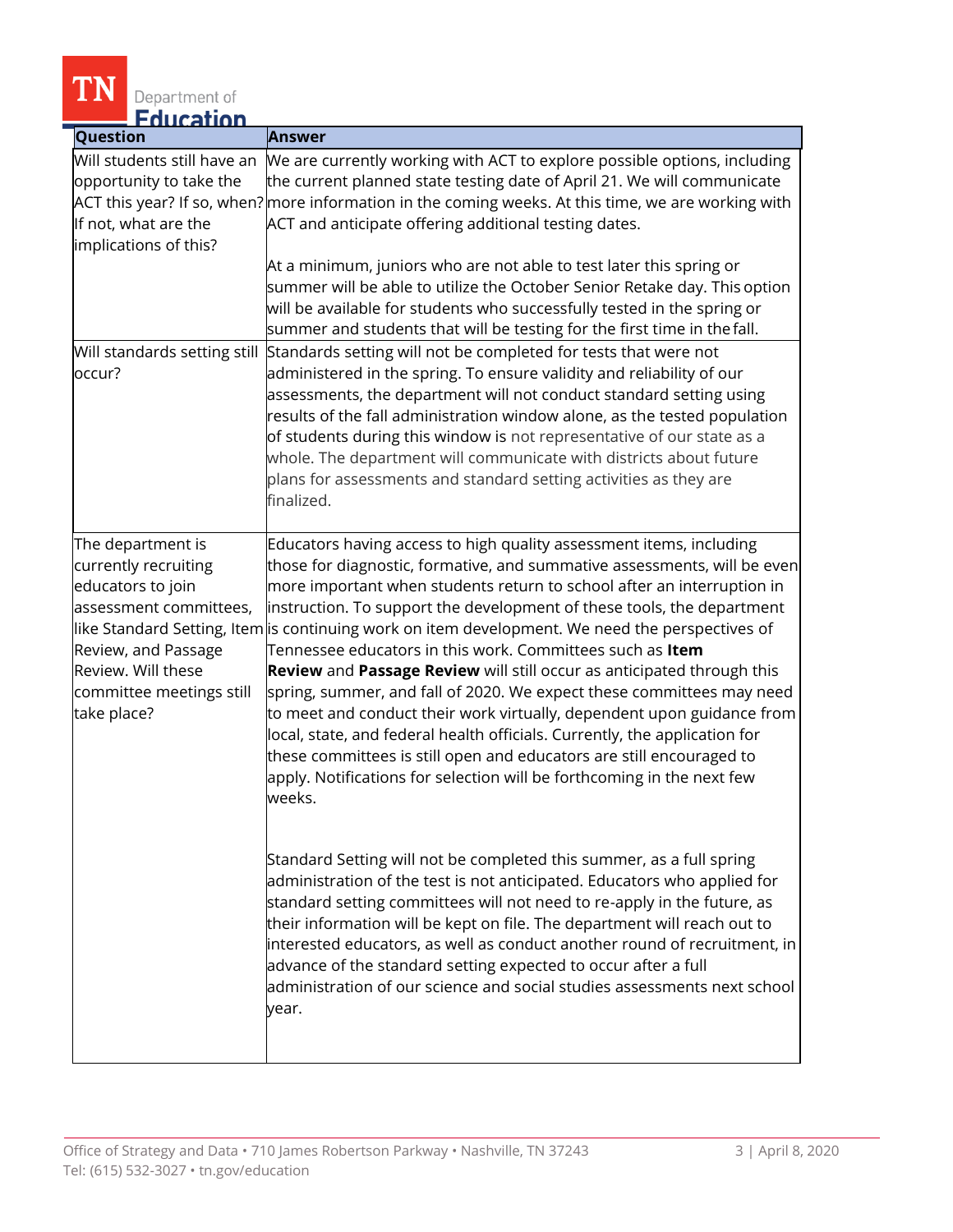

| —I 2011 (C211 [0] A                                                                                                                                                   |                                                                                                                                                                                                                                                                                                                                                                                                                                                                                                                                                                                                                                                                                                                                                                                                                                                              |
|-----------------------------------------------------------------------------------------------------------------------------------------------------------------------|--------------------------------------------------------------------------------------------------------------------------------------------------------------------------------------------------------------------------------------------------------------------------------------------------------------------------------------------------------------------------------------------------------------------------------------------------------------------------------------------------------------------------------------------------------------------------------------------------------------------------------------------------------------------------------------------------------------------------------------------------------------------------------------------------------------------------------------------------------------|
| Question                                                                                                                                                              | <b>Answer</b>                                                                                                                                                                                                                                                                                                                                                                                                                                                                                                                                                                                                                                                                                                                                                                                                                                                |
| How will this impact<br>school and<br>2020-2021 school year?                                                                                                          | Understanding student proficiency of our state standards,<br>including learning where they may need additional support, is even more<br>district assessments in the important after an extended interruption in instruction. We expect<br>that achievement gaps we see among certain student groups may be<br>widened in this situation and administering an assessment aligned with<br>our state standards is important to determining the best support for all<br>of our students. For this reason and at this point, we expect<br>to administer TCAP normally in 2020-21 in order to gather important data<br>to move forward as a state. Additionally, the department is still working<br>to develop and implement formative testing opportunities, aligned to our<br>state standards, for districts to use as a supplement to summative<br>assessments. |
| <b>Will TDOE</b><br>provide a diagnostic or<br>some other assessment<br>instrument for use in<br>will not have summative<br>results in advance of the<br>school year? | Yes. The department will develop standards-aligned formative<br>assessments and utilize past TCAP assessments as optional resources for<br>districts to use. These opportunities can measure current student<br>proficiency at the beginning of the year and provide schools with<br>2020-21, knowing districts information on necessary areas for remediation. Districts are encouraged<br>to use locally-selected tools to gauge students' progress<br>toward mastery of the standards and make instructional decisions to<br>allow for informed decision-making and instruction.                                                                                                                                                                                                                                                                          |
| Will we administer EOC<br>assessments<br>online in the Fall of 2020?                                                                                                  | Despite a successful online verification test, the Department is waiting<br>until the full scope of the pandemic is understood before making this<br>decision.                                                                                                                                                                                                                                                                                                                                                                                                                                                                                                                                                                                                                                                                                               |

# **Additional Resources**

### *Assessment Team Contacts*

| Name                           | <b>Contact Information</b> | <b>Topics</b>                     |
|--------------------------------|----------------------------|-----------------------------------|
| <b>Casey Haugner-Wrenn</b>     | Casey.Haugner@tn.gov       | Policy, Budget, Equity, Strategic |
| <b>Assistant Commissioner</b>  | 615-290-2864               | Planning                          |
| <b>Denette Kolbe</b>           | Denette.Kolbe@tn.gov       | <b>Assessment Logistics</b>       |
| Senior Director of Assessment  | 615-330-3741               | Management, TCAP                  |
| Logistics                      |                            | Administration, Visibility Tool,  |
|                                |                            | PearsonAccessNext                 |
| <b>Grace Franklin</b>          | Grace.Franklin@tn.gov      | Assessment Events, TCAP Educator  |
| Director of Assessment Program | (615) 354 3122             | Opportunities                     |
| Management                     |                            |                                   |
| <b>Mark Jackson</b>            | Mark.Jackson@tn.gov        | Test Security, DTC/BTC Training   |
| Director of TCAP Customer      | 615-770-1061               | Requirements, Materials Shipping  |
| Experience                     |                            | and Returns                       |